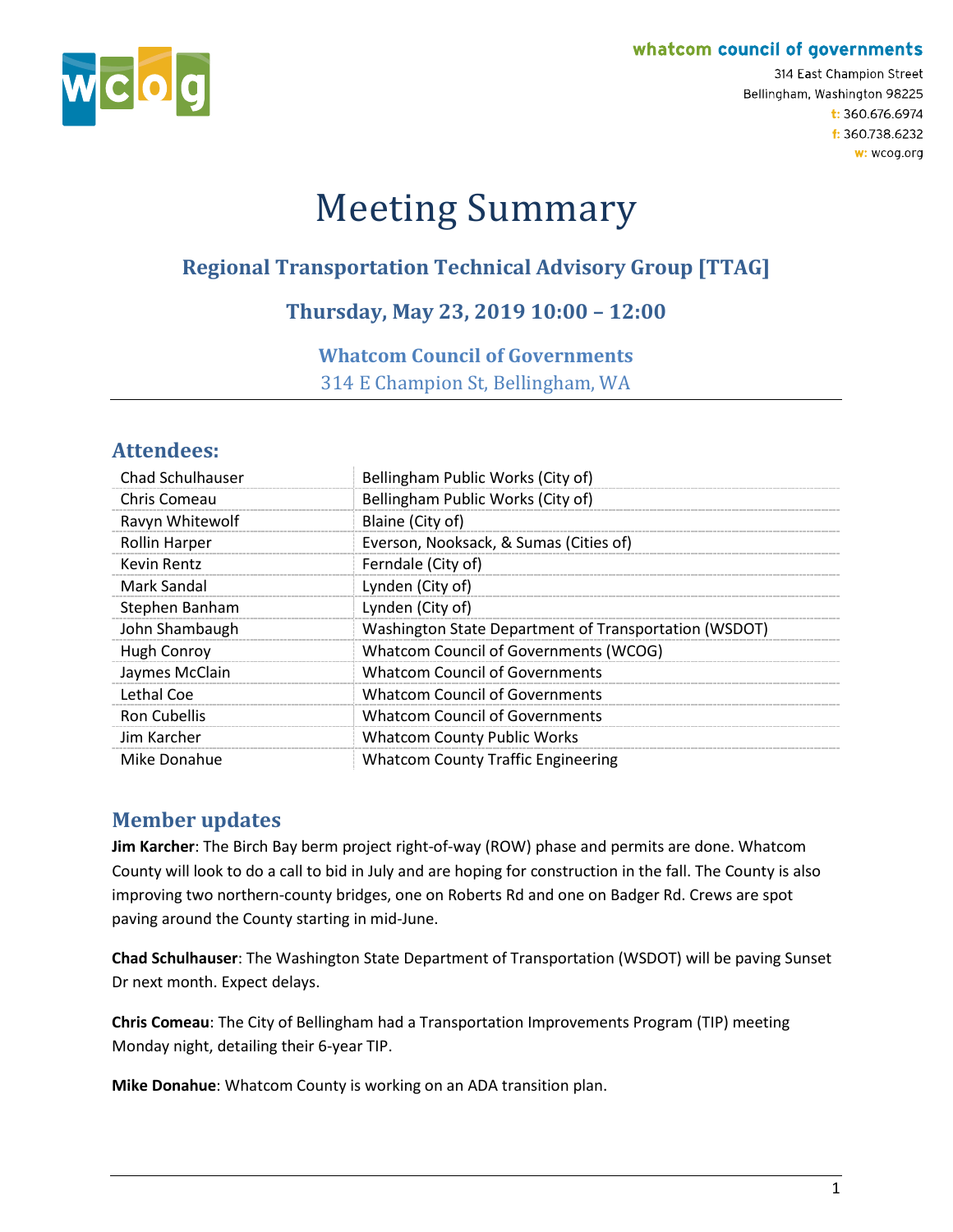## **Call for Projects extension for STBG Rural and TA Urban funds**

**Lethal Coe**: There have been no applications for funding for the Surface Transportation Block Grant (STBG) Rural category and the Transportation Alternatives (TA) Urban category thus far. Those funds will be folded into the other categories if no project applications come in.

#### **Deadline to submit is Monday, June 10th**

**Lethal Coe**: The deadline for submitting project applications for STBG Rural and TA Urban has been extended to June 10<sup>th</sup>.

**Rollin Harper**: Suggestion that late project applications (those coming in after the stated deadline of May  $9<sup>th</sup>$ ) not be scored against the projects that met the application deadline with regards to the STBG "Anywhere" funds. The "Anywhere" funds would essentially be added to STBG Urban due to lack of STBG Rural project applications.

*There was consensus that this suggestion was reasonable.*

**Hugh Conroy**: Whatcom Council of Governments (WCOG) staff will make it clear to the Whatcom Transportation Policy Board that late project applications are being scored separately.

**Scoresheets will be distributed Thursday, June 13th**

**Return scores by Thursday, June 20th**

**TTAG meeting to finalize scores on Thursday, June 27th**

### **Presentations for STBG Urban and TA Rural projects.**

*These notes are in addition to the project presentations (i.e. information given that is not on presentation materials, as well as questions and answers).*

### **STBG Urban projects**

#### **Whatcom – Birch Bay Lynden Rd & Blaine Rd Intersection Improvements**

**Jim Karcher**: A roundabout or improved intersection is being considered for this intersection. A request for qualifications (RFQ) has been put out by Whatcom County. Contractor suggestions for the type of improvement will be considered.

**Steve Bahnam:** How did County come about the \$4MM project estimate?

**Jim Karcher**: The E Smith Rd-Hannegan Rd intersection project provided a comparable example of costs.

#### **Lynden – West Main St and Berthusen Roundabout**

**Mark Sandal**: W Main St is a primary access road to Lynden from the western County. The project is at 60 percent design. The intersecting roads have posted speed limits of 35 mph.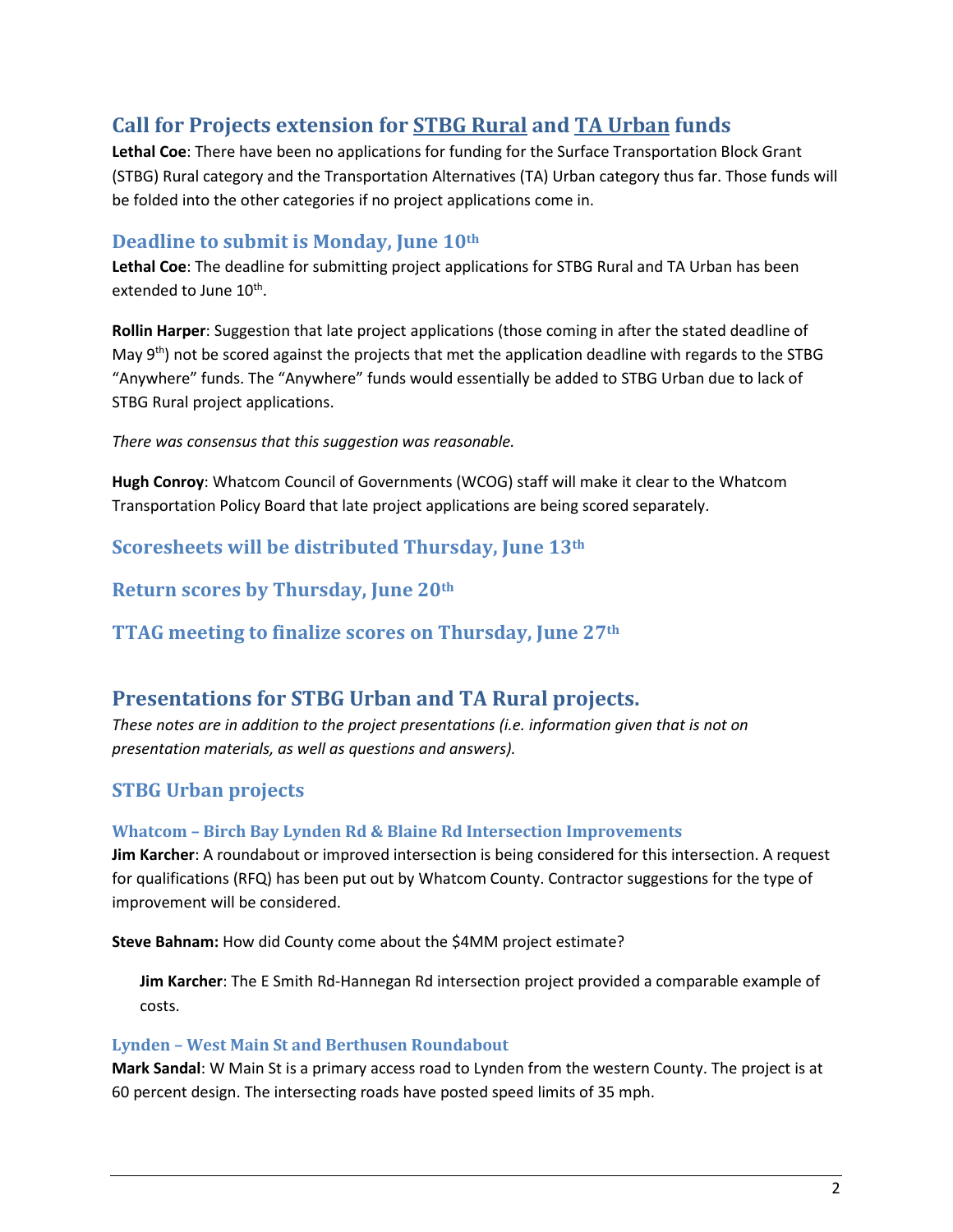Lynden Door and Preferred Freezer Services are large industries located on Main St just east of the intersection.

When WSDOT improves SR 539, this route would be the preferred alternative route.

**Ravyn Whitewolf**: Does the cost estimate take into consideration previously awarded federal funding?

**Mark Sandal**: The City of Lynden is requesting STBG Urban funds purely for construction.

**Jim Karcher**: Freight that is using Main St, don't they go to SR 539?

**Mark Sandal**: Freight trucks want to get to I-5 and take different routes to get there.

**Ravyn Whitewolf**: Who owns what?

**Mark Sandal**: The north side of Berthusan Rd is owned by Whatcom County and the rest of intersecting roads are owned by the City of Lynden.

#### **Ferndale – Thornton St Project, Vista Dr to Malloy Ave**

**Kevin Rentz**: There is \$21.5MM dedicated for the Thorton St overpass project. There is full funding for ROW for the Thorton Rd overpass project.

**Mark Sandal**: How does access to this funding fit into the project timeline?

**Kevin Rentz**: The timing of the funding will line up with the project. If funding is awarded, the City of Ferndale can wait to build later than sooner, though sooner is preferred.

**Rollin Harper**: This project application is for funding for construction only?

**Kevin Rentz**: Yes.

**Jim Karcher**: Is BNSF Railway Company involved?

**Kevin Rentz**: There is no railroad crossing currently in the area. The overpass will be over the railroad tracks. BNSF costs are not included in this project estimate.

#### **Blaine – Bell Rd (SR 548) and Peace Portal Ln Improvements**

**Ravyn Whitewolf**: The Department of Homeland Security (DHS) vehicle and cargo inspection system (VACIS) is located just south of the City of Blaine and causes trains to slow down or stop, causing congestion at railroad crossings. The Bell Rd-Peace Portal Dr intersection is affected the most. This project is for improved channelization – extending and improving turn lanes to allow Peace Portal Dr traffic that is not turning to bypass congestion.

The design phase is near complete.

This route is Semiahmoo residents' access to the Blaine central business district (CBD).

**Steve Banham**: How will this project mesh with other scheduled work in the area?